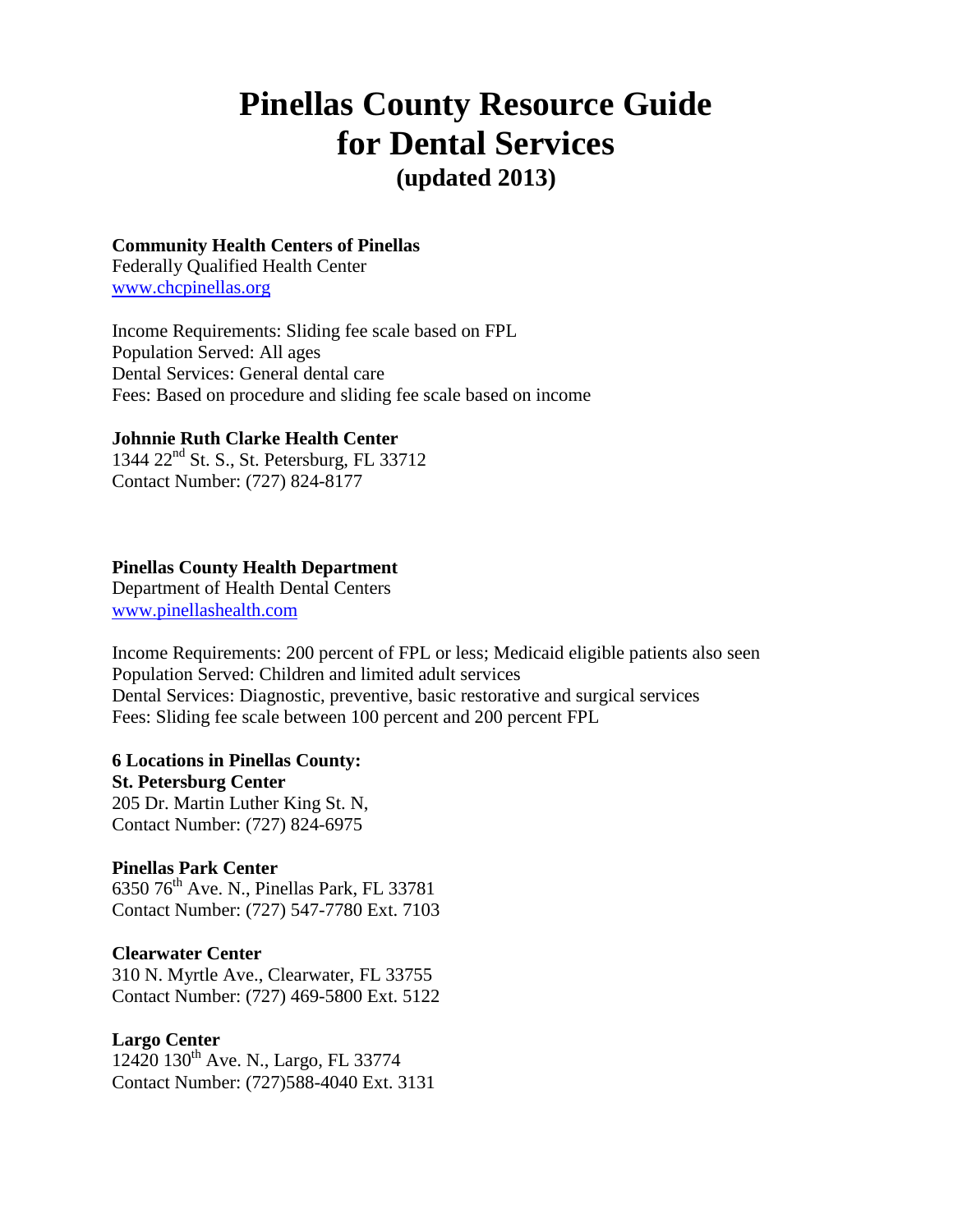# **Mid-County Center**

8751 Ulmerton Rd, Largo Fl 33771 Contact Number (727) 524-4410 Ext. 7680

### **Tarpon Springs Center**

301 S. Disston Ave., Tarpon Springs, FL 34689 Contact Number: (727) 942-5457 Ext. 6111

# **Volunteer Programs offering dental services**

# **Healthy Teeth Volunteer Clinic**

Health Department in Pinellas Services are offered at the Largo and Mid-County locations

Income Requirements: 200 percent of FPL or less Population Served: adults Dental Services: Exams, preventive care, fillings, extractions Fees: eligibility is determined by the clinics, call for additional information

# **Largo Center**

12420 130<sup>th</sup> Ave. N., Largo, FL 33774 Contact Number: (727)588-4040 Ext. 3131

### **Mid-County Center**

8751 Ulmerton Rd, Largo Fl 33771 Contact Number (727) 524-4410 Ext. 7680

# **Gulf Coast Dental Outreach**

North Pinellas County, FL 34698 Contact Number: (813) 579-3935 [www.gulfcoastdentaloutreach.org](http://www.gulfcoastdentaloutreach.org/)

Income Requirements: Low incomes residents Population Served: open to all adults Dental Services: Exams, preventive care, fillings, extractions, some root canals, crowns, and denture repair Fees: Reduced fees, call for additional information

# **Homeless Emergency Project (HEP)**

Dental Office 1120 N. Betty Lane, Clearwater, FL 33755 Contact Number: (727) 442-9041, Ext. 112 [www.ethep.org](http://www.ethep.org/)

Income Requirements: 200 percent of FPL or less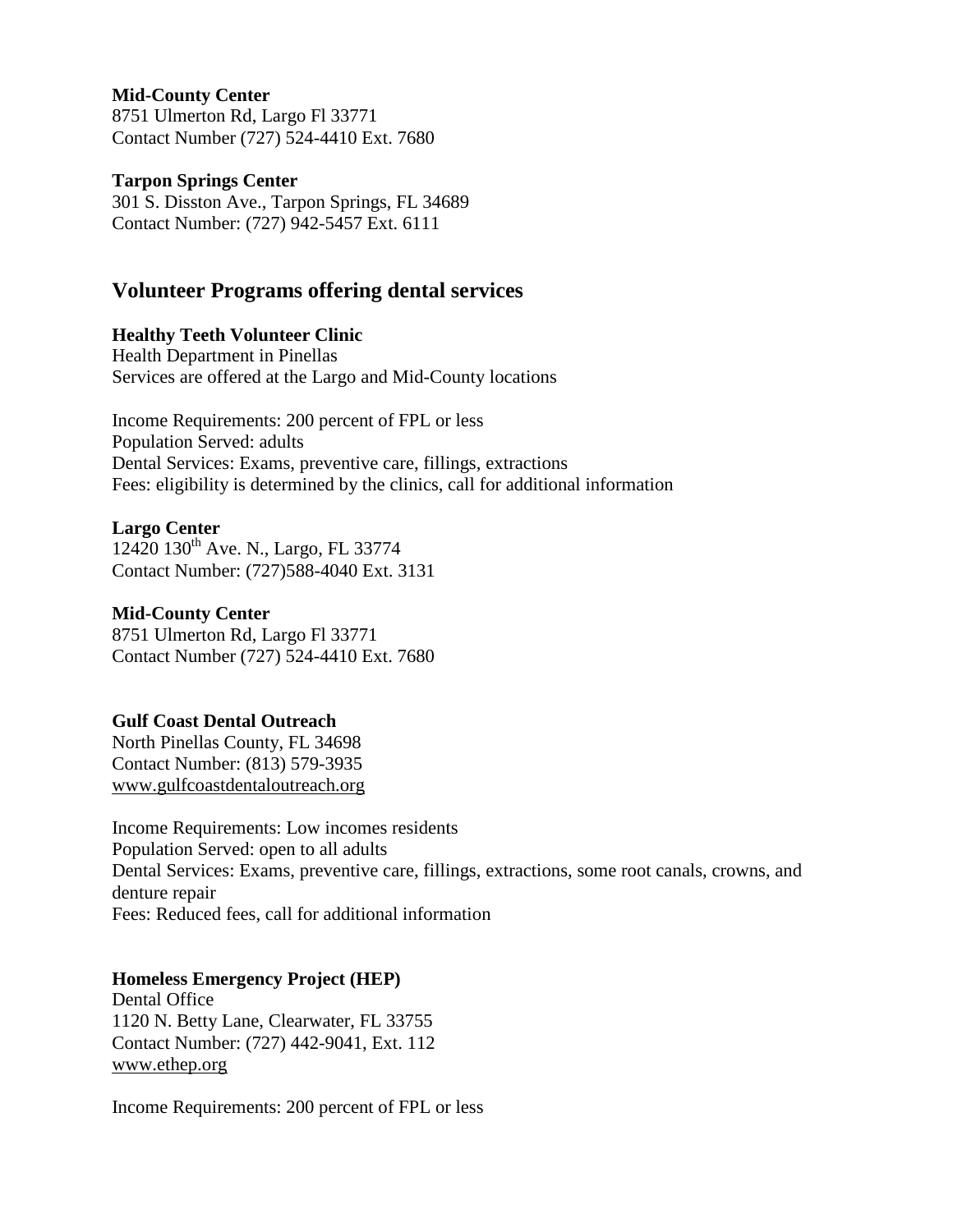Population Served: Permanent and temporary residents of HEP Dental Services: General dental care Fees: Lab fees on a sliding fee scale Fees: Reduced fees, call for information

**St. Petersburg Free Clinic**  863 3rd Ave N, St. Petersburg, FL 33701 Contact Number: (727) 821-1200 [www.stpetersburgfreeclinic.org](http://www.stpetersburgfreeclinic.org/)

Income Requirements: has no private insurance, Medicare, Medicaid who do not qualify for low income assistance Population Served: adults aged 18-64 Dental Services: basic dental needs (cleanings, simple fillings and extractions) Fees: call for information

# **Dental Schools offering dental care at reduced fees**

**University of Florida, College of Dentistry St Petersburg** Educational Facility Clinic

9200 113TH St. N., Seminole, FL 33772 Contact Number: (727) 394-6064 Income Requirements: None Population Served: Open to all ages Dental Services: Currently only offering relief from pain through extractions Fees: Dental procedures begin at \$141 Additional Information: Emergency clinic opens at 7:30 a.m. on Monday-Friday. The clinic will treat first eight emergency patients.

### **St. Petersburg College, College of Dentistry**

Educational Facility Clinic

7200 66<sup>th</sup> St. N., Pinellas Park, FL 33781 Contact Number: (727) 341-3668 Income Requirements: None Population Served: Open to all 5 years of age and older Dental Services: Cleaning, X-Rays, sealants Fees: call for information